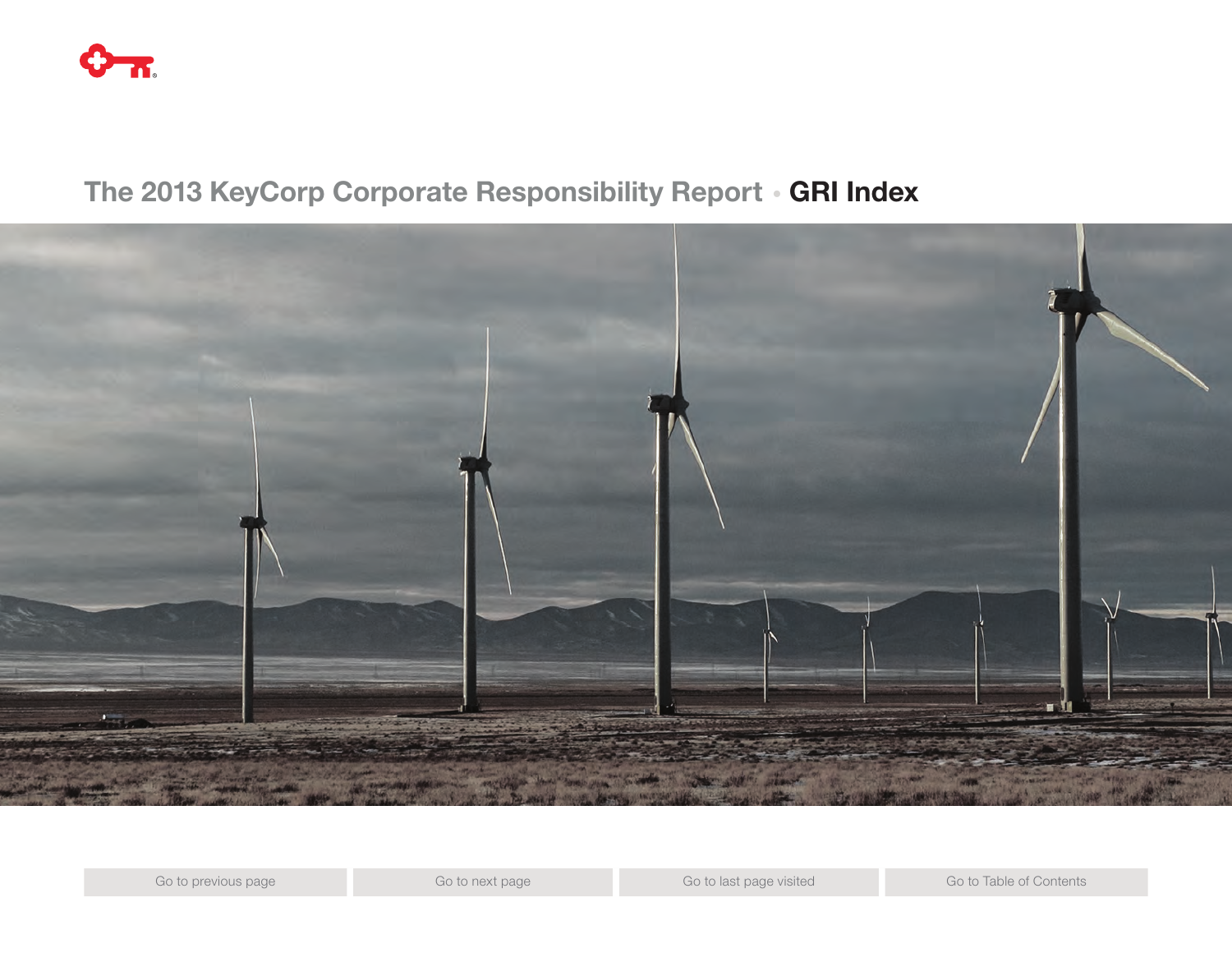

On the cover: Milford Wind is a 306 MW wind farm located near the Town of Milford spanning Beaver and Millard Counties in Utah. The project was financed by KeyBank N.A. in 2009.

This GRI Content Index is a complement to KeyCorp's 2013 Corporate Responsibility (CR) Report and allows you to explore Key's CR approach and performance in greater depth. The listed topics follow the Global Reporting Initiative (GRI)'s suggested framework. In addition to directing you to specific pages within our report, the Index references publicly disclosed

2013 Corporate Responsibility Report – GRI Index

documents, which offer a more comprehensive view of our company. We thank you for your interest in Key's responsible approach to banking, citizenship, and operations, and we welcome your feedback.

To view the 2012 KeyBank Corporate Responsibility Report, [click here.](https://www.key.com/To/key+2012csr)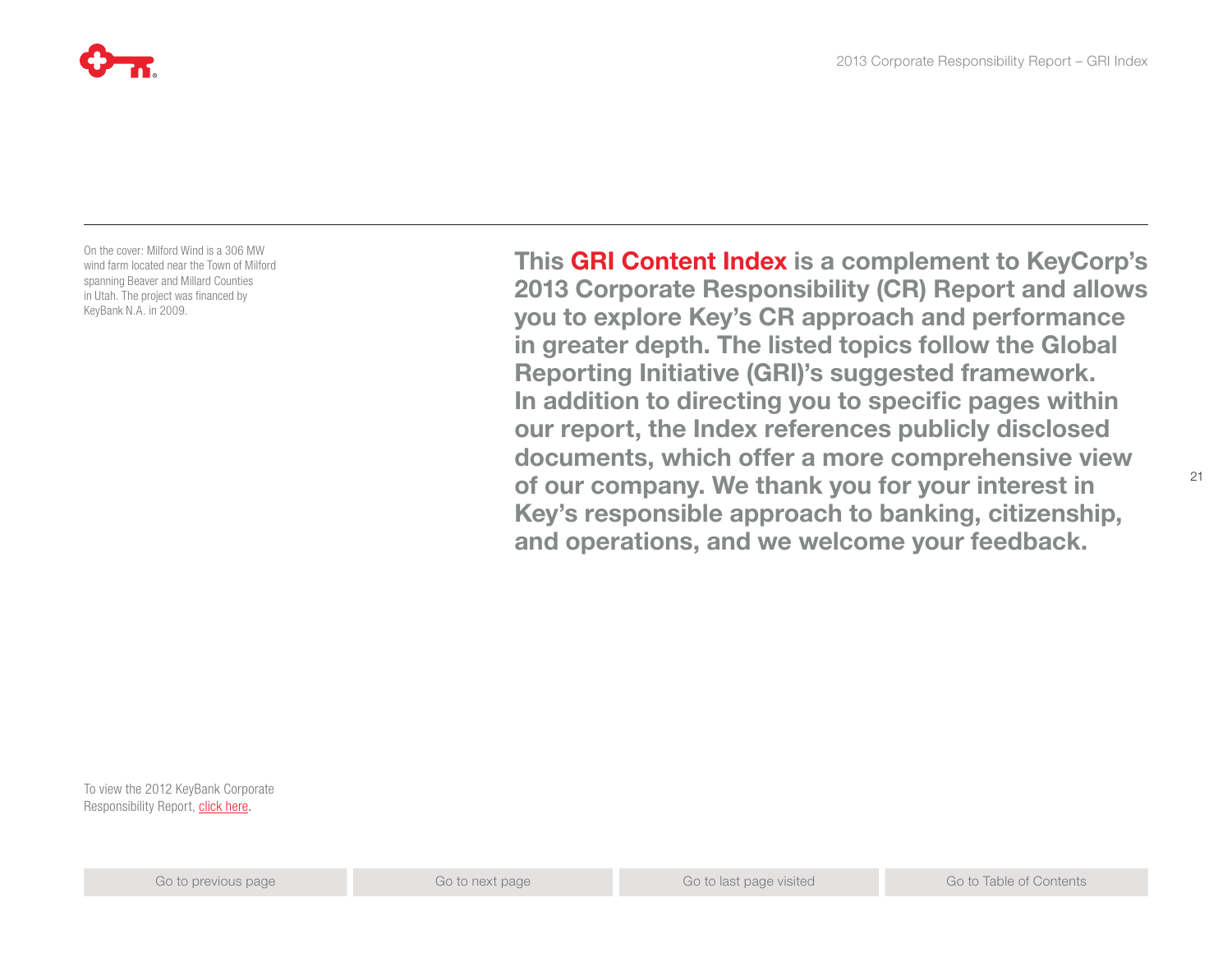

### Standard disclosures part 1: **Profile disclosures** and **Fully and Table 2018** and Fully **Contract Partially Industry of Notice Article 1996** Fully **Contract Partially Industry 1996** Fully **Contract Partially Industry 1996**

| Profile<br><b>Disclosure</b> | <b>Description</b>                                                                                                                                                                                           | Reported | Location in report                                                                                                                           |
|------------------------------|--------------------------------------------------------------------------------------------------------------------------------------------------------------------------------------------------------------|----------|----------------------------------------------------------------------------------------------------------------------------------------------|
| Strategy and analysis        |                                                                                                                                                                                                              |          |                                                                                                                                              |
| 1.1                          | Statement from the most senior<br>decision-maker of the organization.                                                                                                                                        |          | Page 5*                                                                                                                                      |
| 1.2                          | Description of key impacts, risks, and<br>opportunities.                                                                                                                                                     |          | Pages 18-28 in 2013 Form 10-K                                                                                                                |
| Organizational profile       |                                                                                                                                                                                                              |          |                                                                                                                                              |
| 2.1                          | Name of the organization.                                                                                                                                                                                    |          | KeyCorp                                                                                                                                      |
| 2.2                          | Primary brands, products,<br>and/or services.                                                                                                                                                                |          | Page 4                                                                                                                                       |
| 2.3                          | Operational structure of the<br>organization, including main divisions,<br>operating companies, subsidiaries,<br>and joint ventures.                                                                         |          | Page 4<br>Pages 4-5 in 2013 10-K                                                                                                             |
| 2.4                          | Location of organization's<br>headquarters.                                                                                                                                                                  |          | Cleveland, OH                                                                                                                                |
| 2.5                          | Number of countries where the organi-<br>zation operates, and names of countries<br>with either major operations or that are<br>specifically relevant to the sustainability<br>issues covered in the report. |          | All major operations are located within<br>the United States of America.                                                                     |
| 2.6                          | Nature of ownership and legal form.                                                                                                                                                                          |          | KeyCorp was organized in 1958<br>under the laws of the state of Ohio.<br>It is a publicly traded company,<br>headquartered in Cleveland, OH. |
| 2.7                          | Markets served (including geographic<br>breakdown, sectors served, and<br>types of customers/beneficiaries).                                                                                                 |          | Page 4                                                                                                                                       |
| 2.8                          | Scale of the reporting organization.                                                                                                                                                                         |          | Page 4                                                                                                                                       |
| 2.9                          | Significant changes during the<br>reporting period regarding size,<br>structure, or ownership.                                                                                                               |          | There were no material changes<br>to size, structure or ownership during<br>the reporting period.                                            |
| 2.10                         | Awards received<br>in the reporting period.                                                                                                                                                                  |          | Page 17                                                                                                                                      |

22

| Profile<br><b>Disclosure</b> | <b>Description</b>                                                                                                                                                                                                                                      | Reported | Location in report                                                                                                                                         |
|------------------------------|---------------------------------------------------------------------------------------------------------------------------------------------------------------------------------------------------------------------------------------------------------|----------|------------------------------------------------------------------------------------------------------------------------------------------------------------|
| Report parameters            |                                                                                                                                                                                                                                                         |          |                                                                                                                                                            |
| 3.1                          | Reporting period (e.g., fiscal/calendar<br>year) for information provided.                                                                                                                                                                              |          | This report covers<br>the calendar year 2013.                                                                                                              |
| 3.2                          | Date of most recent<br>previous report (if any).                                                                                                                                                                                                        |          | Previous report covered<br>calendar year 2012.                                                                                                             |
| 3.3                          | Reporting cycle (annual, biennial, etc.)                                                                                                                                                                                                                |          | Annual                                                                                                                                                     |
| 3.4                          | Contact point for questions regarding<br>the report or its contents.                                                                                                                                                                                    |          | Page 3                                                                                                                                                     |
| 3.5                          | Process for defining report content.                                                                                                                                                                                                                    |          | Page 2                                                                                                                                                     |
| 3.6                          | Boundary of the report (e.g.,<br>countries, divisions, subsidiaries,<br>leased facilities, joint ventures,<br>suppliers). See GRI Boundary<br>Protocol for further guidance.                                                                            |          | This report covers all KeyCorp owned<br>entities over which the organization<br>exercises control and that generate<br>significant sustainability impacts. |
| 3.7                          | State any specific limitations on the<br>scope or boundary of the report<br>(see completeness principle for<br>explanation of scope).                                                                                                                   |          | This report covers all KeyCorp owned<br>entities over which the organization<br>exercises control and that generate<br>significant sustainability impacts. |
| 3.8                          | Basis for reporting on joint ventures,<br>subsidiaries, leased facilities,<br>outsourced operations, and other<br>entities that can significantly affect<br>comparability from period to period<br>and/or between organizations.                        |          | This report covers all KeyCorp owned<br>entities over which the organization<br>exercises control and that generate<br>significant sustainability impacts. |
| 3.10                         | Explanation of the effect of any<br>re-statements of information<br>provided in earlier reports, and the<br>reasons for such re-statement (e.g.,<br>mergers/acquisitions, change of base<br>years/periods, nature of business,<br>measurement methods). |          | Page 2                                                                                                                                                     |

\*Page locations shown in italic indicate reference within the current CR Report.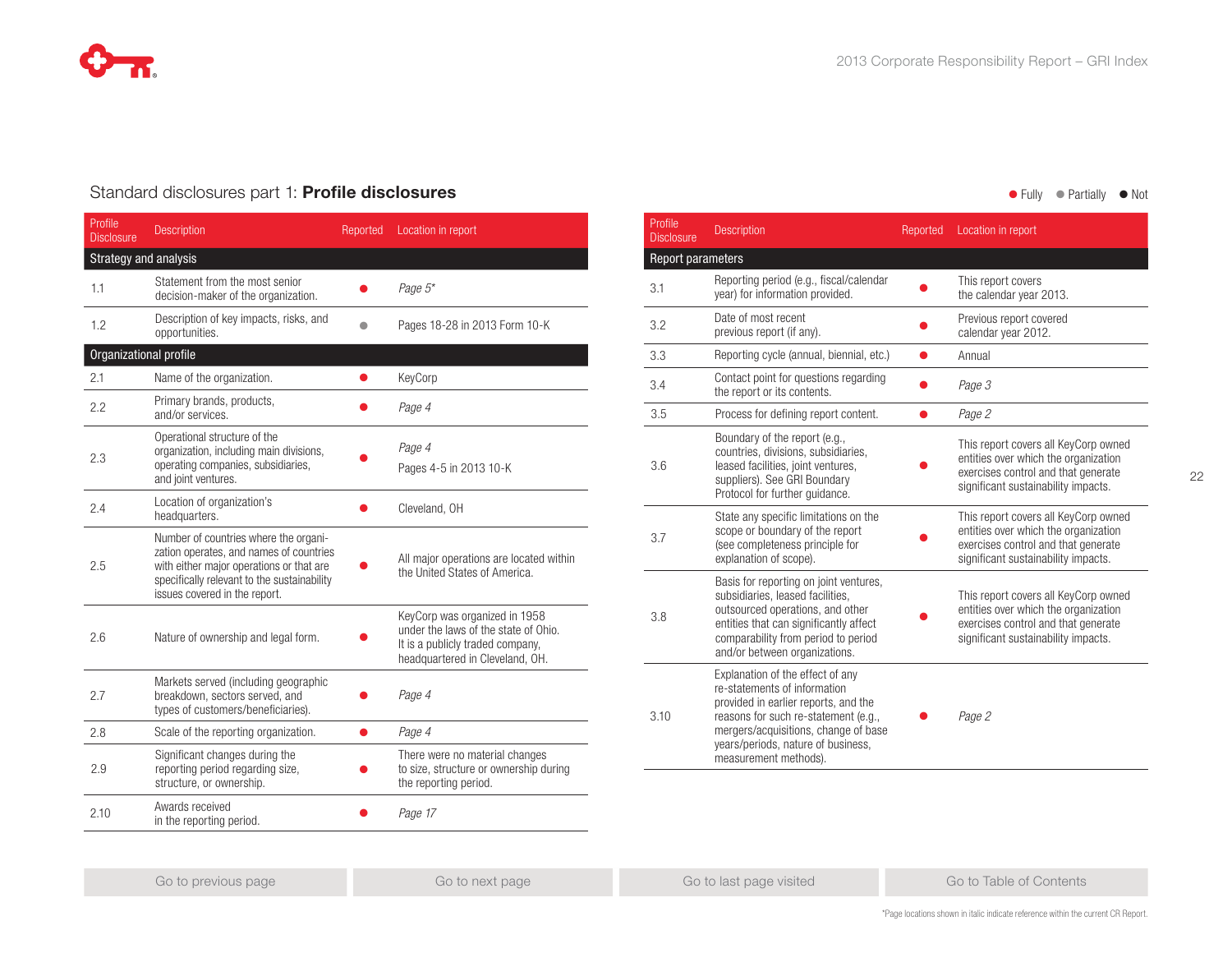

### Standard disclosures part 1: Profile disclosures

| Profile<br><b>Disclosure</b> | <b>Description</b>                                                                                                                                         | Reported | Location in report                                                                                     |
|------------------------------|------------------------------------------------------------------------------------------------------------------------------------------------------------|----------|--------------------------------------------------------------------------------------------------------|
|                              | Report parameters (continued)                                                                                                                              |          |                                                                                                        |
| 3.11                         | Significant changes from previous<br>reporting periods in the scope,<br>boundary, or measurement methods<br>applied in the report.                         |          | None                                                                                                   |
| 3.12                         | Table identifying the location of the<br>Standard Disclosures in the report.                                                                               |          | Page 18                                                                                                |
| 3.13                         | Policy and current practice with<br>regard to seeking external assurance<br>for the report.                                                                |          | The content of this report is reviewed<br>internally instead of engaging an<br>external auditor.       |
|                              | Governance, commitments, and engagement                                                                                                                    |          |                                                                                                        |
| 4.1                          | Governance structure of the<br>organization, including committees<br>under the highest governance body<br>responsible for specific tasks, such             |          | Page 216 in 2013 10-K, which in<br>turn refers to: http://investor.key.com/<br>qovdocs.aspx?iid=100334 |
|                              | as setting strategy or organizational<br>oversight.                                                                                                        |          | Pages 11-22 in the 2014<br>Proxy Statement                                                             |
| 4.2                          | Indicate whether the Chair of the<br>highest governance body is also an<br>executive officer.                                                              |          | Beth E. Mooney serves as KeyCorp's<br>Chairman of the Board and<br>Chief Executive Officer.            |
| 4.3                          | For organizations that have a unitary<br>board structure, state the number and<br>gender of members of the highest<br>governance body that are independent |          | https://www.key.com/about/company-<br>information/KeyCorp-Board-of-<br>Directors.jsp                   |
|                              | and/or non-executive members.                                                                                                                              |          | Page 3 in the 2014 Proxy Statement                                                                     |
|                              | Mechanisms for shareholders<br>and employees to provide                                                                                                    |          | Page 19                                                                                                |
| 4.4                          | recommendations or direction<br>to the highest governance body.                                                                                            |          | Page 19 in the 2014 Proxy Statement                                                                    |
| 4.6                          | Processes in place for the highest<br>governance body to ensure conflicts<br>of interest are avoided                                                       |          | Pages 17-18 in the 2014<br><b>Proxy Statement</b>                                                      |

### ● Fully ● Partially ● Not

| Profile<br><b>Disclosure</b> | <b>Description</b>                                                                                                                                                                                                                                                                                                                     | Reported | Location in report                                                                                                                                                 |
|------------------------------|----------------------------------------------------------------------------------------------------------------------------------------------------------------------------------------------------------------------------------------------------------------------------------------------------------------------------------------|----------|--------------------------------------------------------------------------------------------------------------------------------------------------------------------|
| 4.7                          | Process for determining the<br>composition, qualifications, and<br>expertise of the members of the highest<br>governance body and its committees,<br>including any consideration of gender<br>and other indicators of diversity.                                                                                                       |          | Pages 3-4 in the 2014<br><b>Proxy Statement</b>                                                                                                                    |
| 4.8                          | Internally developed statements of<br>mission or values, codes of conduct,<br>and principles relevant to economic,<br>environmental, and social performance<br>and the status of their implementation.                                                                                                                                 |          | Page 20 (specifically) and pages 11-22<br>(generally) in the 2014 Proxy Statement                                                                                  |
| 4.9                          | Procedures of the highest governance<br>body for overseeing the organization's<br>identification and management of<br>economic, environmental, and social<br>performance, including relevant risks<br>and opportunities, and adherence<br>or compliance with internationally<br>agreed standards, codes of conduct,<br>and principles. |          | Page 14 in the 2014 Proxy Statement                                                                                                                                |
| 4.10                         | Processes for evaluating the highest<br>governance body's own performance,<br>particularly with respect to economic,<br>environmental, and social performance.                                                                                                                                                                         |          | KeyCorp Corporate Governance Guide-<br>lines available at: http://investor.key.com/<br>Cache/1001182286.PDF?Y=&0=PD-<br>F&D=&FID=1001182286&T=&I-<br>$ID = 100334$ |
| 4.14                         | List of stakeholder groups engaged by<br>the organization.                                                                                                                                                                                                                                                                             |          | Page 16 in 2012 CR Report                                                                                                                                          |
| 4.15                         | Basis for identification and selection of<br>stakeholders with whom to engage.                                                                                                                                                                                                                                                         |          | Page 6, 16 in 2012 CR Report                                                                                                                                       |
| 4.16                         | Approaches to stakeholder engagement,<br>including frequency of engagement by<br>type and by stakeholder group.                                                                                                                                                                                                                        |          | Pages S-3; 11-12; 33; 68 in the 2014<br>Proxy Statement                                                                                                            |
| 4.17                         | Key topics and concerns that have been<br>raised through stakeholder engagement,<br>and how the organization has responded<br>to those key topics and concerns,<br>including through its reporting.                                                                                                                                    |          | Pages S-3; 11-12; 33; 68 in the 2014<br><b>Proxy Statement</b>                                                                                                     |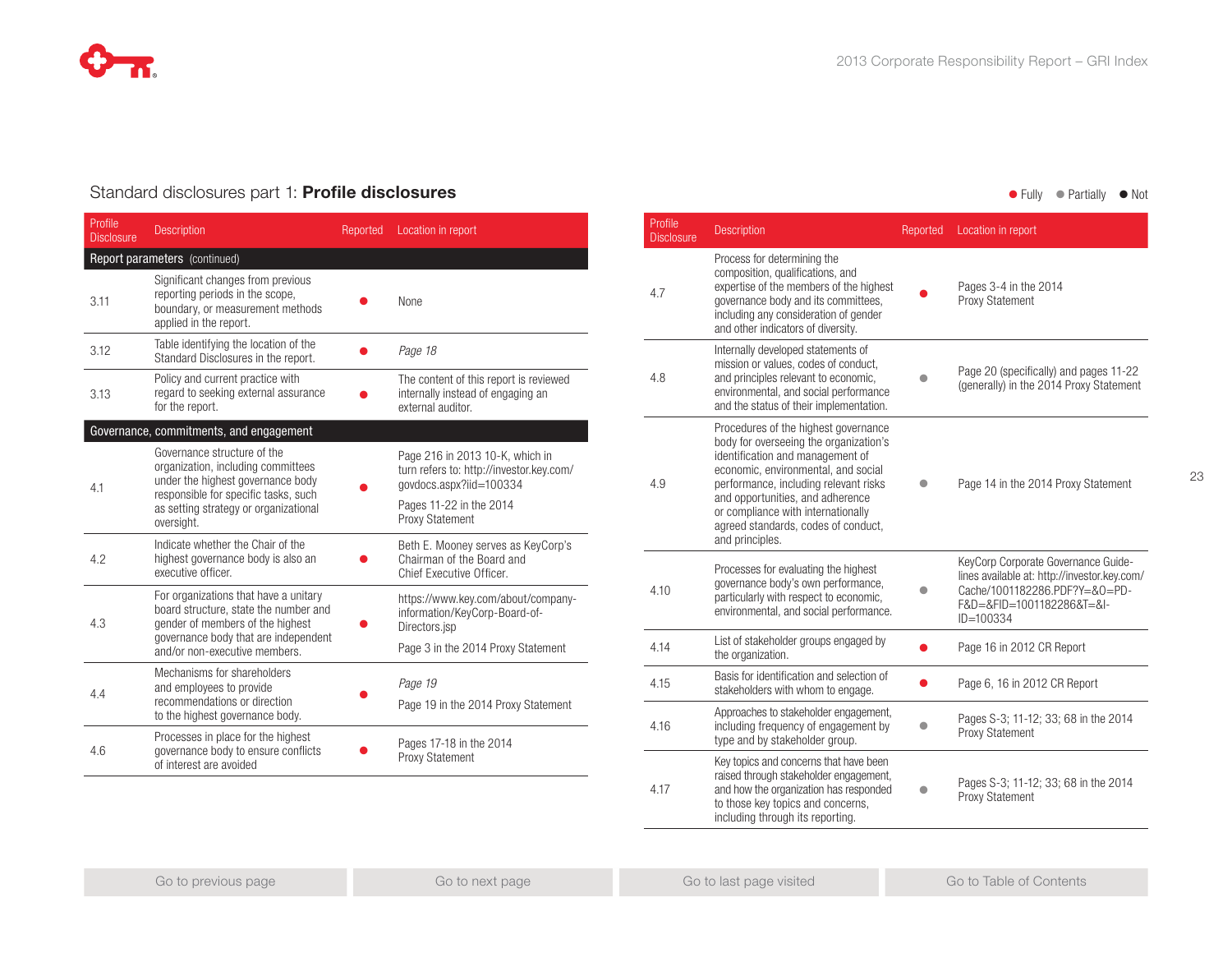

### Standard disclosures part 3: **Performance indicators** and **Exercise 2018** and **Containers** and **Containers** and **Containers** and **Containers** and **Containers** and **Containers** and **Containers** and **Containers** and **Contain**

| Profile<br><b>Disclosure</b> | <b>Description</b>                                                                                                                                                | Reported | Location in report         |
|------------------------------|-------------------------------------------------------------------------------------------------------------------------------------------------------------------|----------|----------------------------|
|                              | <b>Product and Service Impact</b>                                                                                                                                 |          |                            |
| Product portfolio            |                                                                                                                                                                   |          |                            |
| FS <sub>1</sub>              | Policies with specific environmental<br>and social components applied<br>to business lines.                                                                       |          | Pages 6-11                 |
| FS <sub>2</sub>              | Procedures for assessing and<br>screening environmental and social<br>risks in business lines.                                                                    |          | Page 14 in 2012 CR Report. |
| FS3                          | Processes for monitoring clients'<br>implementation of and compliance<br>with environmental and social<br>requirements included in agreements<br>or transactions. |          |                            |
| FS4                          | Processes for improving staff<br>competency to implement the<br>environmental and social policies<br>and procedures as applied to<br>business lines.              |          | Page 41 in 2012 CR Report. |
| FS <sub>5</sub>              | Interactions with clients/investees/<br>business partners regarding<br>environmental and social risks and<br>opportunities.                                       |          | Page 16 in 2012 CR Report. |
| FS <sub>6</sub>              | Percentage of the portfolio for<br>business lines by specific region, size<br>(e.g. micro/SME/large) and by sector.                                               |          |                            |
| FS7                          | Percentage of the portfolio for<br>business lines by specific region, size<br>(e.g. micro/SME/large) and by sector.                                               |          |                            |
| FS <sub>8</sub>              | Monetary value of products and<br>services designed to deliver a<br>specific environmental benefit for each<br>business line broken down by purpose.              |          |                            |

| Profile<br><b>Disclosure</b> | <b>Description</b>                                                                                                                                                            | Reported | Location in report                                                                                                                                                                                                                                                                                                                                                                                                                                                                                                                                                                                        |
|------------------------------|-------------------------------------------------------------------------------------------------------------------------------------------------------------------------------|----------|-----------------------------------------------------------------------------------------------------------------------------------------------------------------------------------------------------------------------------------------------------------------------------------------------------------------------------------------------------------------------------------------------------------------------------------------------------------------------------------------------------------------------------------------------------------------------------------------------------------|
| Audit                        |                                                                                                                                                                               |          |                                                                                                                                                                                                                                                                                                                                                                                                                                                                                                                                                                                                           |
| FS9                          | Coverage and frequency of audits<br>to assess implementation of<br>environmental and social policies<br>and risk assessment procedures.                                       |          | As set forth in its charter, the<br>Nominating and Corporate Governance<br>Committee of the KeyCorp Board of<br>Directors (the "Board"), oversees<br>Key's policies and practices on<br>significant issues of corporate social<br>responsibility. It conducts an annual<br>review with management of Key's<br>policies and practices with respect to<br>sustainability, including climate change.<br>Key's management, including the<br>CEO and senior leaders, manage<br>and implement the sustainability<br>policies and practices overseen by<br>the Nominating and Corporate<br>Governance Committee. |
| Active ownership             |                                                                                                                                                                               |          |                                                                                                                                                                                                                                                                                                                                                                                                                                                                                                                                                                                                           |
| <b>FS10</b>                  | Percentage and number of companies<br>held in the institution's portfolio with<br>which the reporting organization has<br>interacted on environmental or<br>social issues.    |          |                                                                                                                                                                                                                                                                                                                                                                                                                                                                                                                                                                                                           |
| <b>FS11</b>                  | Percentage of assets subject to<br>positive and negative environmental<br>or social screening.                                                                                |          |                                                                                                                                                                                                                                                                                                                                                                                                                                                                                                                                                                                                           |
| <b>FS12</b>                  | Voting polic(ies) applied to<br>environmental or social issues for<br>shares over which the reporting<br>organization holds the right to vote<br>shares or advises on voting. |          |                                                                                                                                                                                                                                                                                                                                                                                                                                                                                                                                                                                                           |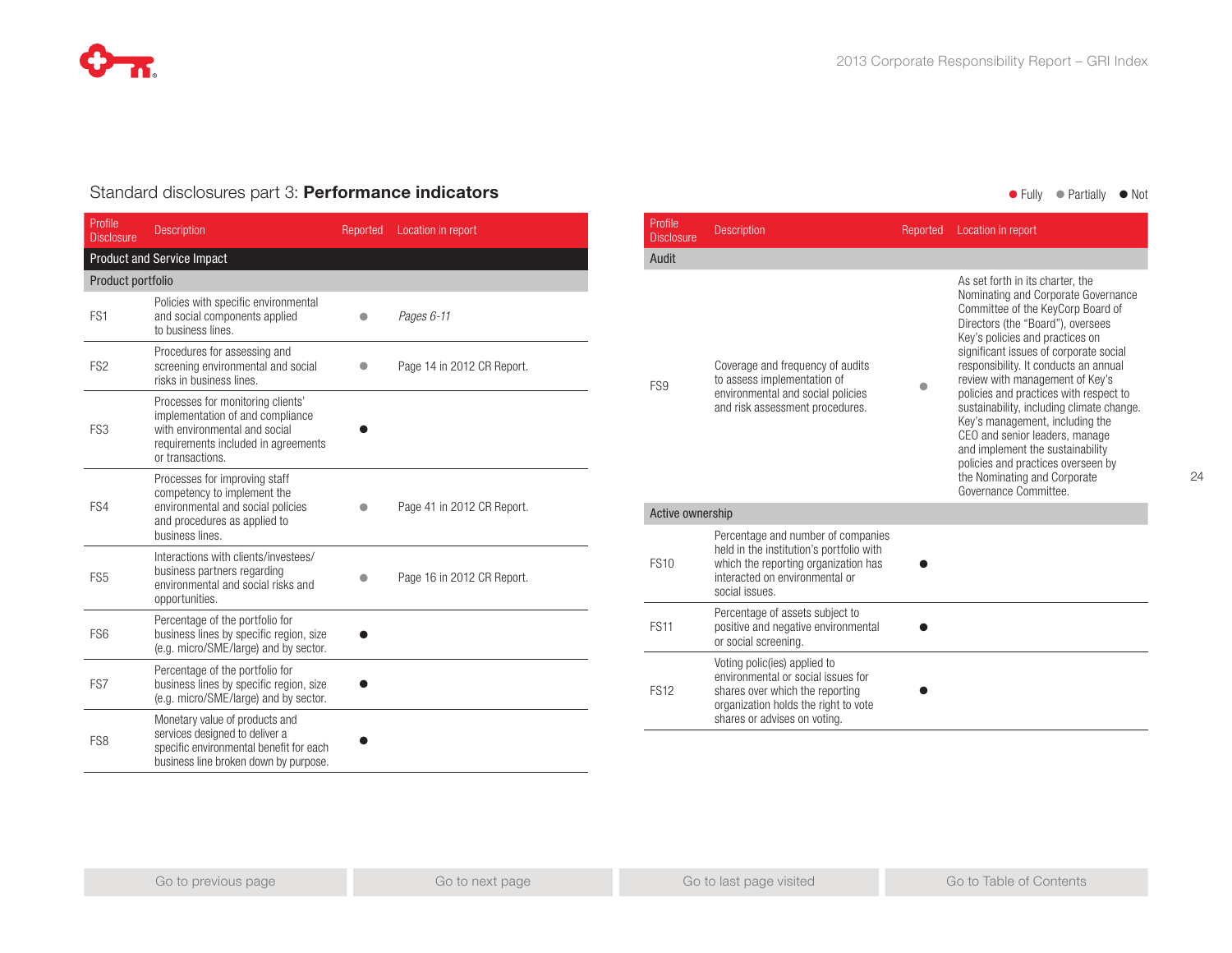

### Standard disclosures part 3: **Performance indicators** and **Exercise 2018** and **Containery of Partially Containery of Partially Containery of Partially Containery of Noting 1999 and Containery of Noting 1999 and Containery**

| Profile<br><b>Disclosure</b> | <b>Description</b>                                                                                                                                                                                                                              | Reported | Location in report                                                                                                                                                                                                                                                                                                                                                                                                                                                                                                                                                                                                                                                                                                                                                                                                                                                      |
|------------------------------|-------------------------------------------------------------------------------------------------------------------------------------------------------------------------------------------------------------------------------------------------|----------|-------------------------------------------------------------------------------------------------------------------------------------------------------------------------------------------------------------------------------------------------------------------------------------------------------------------------------------------------------------------------------------------------------------------------------------------------------------------------------------------------------------------------------------------------------------------------------------------------------------------------------------------------------------------------------------------------------------------------------------------------------------------------------------------------------------------------------------------------------------------------|
| Economic                     |                                                                                                                                                                                                                                                 |          |                                                                                                                                                                                                                                                                                                                                                                                                                                                                                                                                                                                                                                                                                                                                                                                                                                                                         |
|                              | Economic performance                                                                                                                                                                                                                            |          |                                                                                                                                                                                                                                                                                                                                                                                                                                                                                                                                                                                                                                                                                                                                                                                                                                                                         |
| EC <sub>1</sub>              | Direct economic value generated<br>and distributed, including revenues,<br>operating costs, employee<br>compensation, donations and other<br>community investments, retained<br>earnings, and payments to capital<br>providers and governments. |          | Pages 4, 6-9, 11-13<br>Pages 2, 4 in 2013 10-K                                                                                                                                                                                                                                                                                                                                                                                                                                                                                                                                                                                                                                                                                                                                                                                                                          |
| EC <sub>2</sub>              | Financial implications and other<br>risks and opportunities for the<br>organization's activities due to<br>climate change.                                                                                                                      |          | Climate change presents opportunities<br>for Key to pursue growth strategies<br>for our clients and shareholders. In<br>our Corporate Bank, our KeyBanc<br>Capital Markets' Utilities, Power and<br>Renewables group began investing in<br>the renewable energy sector in 2007.<br>We have since developed a balanced<br>portfolio providing sustainable, reliable<br>and affordable energy for customers<br>in the United States. Our portfolio<br>provides protection against regulatory<br>risks associated with climate change<br>by having significant investments in<br>renewable energy and highly regulated<br>investor owned utilities. Our strategy is<br>to support our customers in their effort<br>to manage against regulatory risks<br>associated to climate change and seek<br>out investments that prepare us for<br>a carbon constrained environment. |
| EC <sub>3</sub>              | Coverage of the organization's<br>defined benefit plan obligations.                                                                                                                                                                             |          |                                                                                                                                                                                                                                                                                                                                                                                                                                                                                                                                                                                                                                                                                                                                                                                                                                                                         |
| EC4                          | Significant financial assistance<br>received from government.                                                                                                                                                                                   |          | KeyCorp did not receive financial<br>assistance in 2013.                                                                                                                                                                                                                                                                                                                                                                                                                                                                                                                                                                                                                                                                                                                                                                                                                |

| Profile<br><b>Disclosure</b> | <b>Description</b>                                                                                                                                                       | Reported | Location in report                                                                                                                                                       |  |  |  |
|------------------------------|--------------------------------------------------------------------------------------------------------------------------------------------------------------------------|----------|--------------------------------------------------------------------------------------------------------------------------------------------------------------------------|--|--|--|
|                              | Market presence                                                                                                                                                          |          |                                                                                                                                                                          |  |  |  |
| EC <sub>5</sub>              | Range of ratios of standard entry<br>level wage by gender compared to<br>local minimum wage at significant<br>locations of operation.                                    |          |                                                                                                                                                                          |  |  |  |
| EC <sub>6</sub>              | Policy, practices, and proportion of<br>spending on locally-based suppliers<br>at significant locations of operation.                                                    |          |                                                                                                                                                                          |  |  |  |
| EC7                          | Procedures for local hiring and<br>proportion of senior management<br>hired from the local community at<br>significant locations of operation.                           |          |                                                                                                                                                                          |  |  |  |
|                              | Indirect economic impacts                                                                                                                                                |          |                                                                                                                                                                          |  |  |  |
| EC <sub>8</sub>              | Development and impact of<br>infrastructure investments and<br>services provided primarily for public<br>benefit through commercial, in-kind,<br>or pro bono engagement. |          | Pages 6-9, 11-13<br>https://www.key.com/about/<br>community/community-is-key.jsp<br>https://www.key.com/about/<br>community/key-philanthropic-<br>investment-banking.jsp |  |  |  |
| EC <sub>9</sub>              | Understanding and describing<br>significant indirect economic impacts,<br>including the extent of impacts.                                                               |          | Pages 6-9, 11-13                                                                                                                                                         |  |  |  |
| Environmental                |                                                                                                                                                                          |          |                                                                                                                                                                          |  |  |  |
| <b>Materials</b>             |                                                                                                                                                                          |          |                                                                                                                                                                          |  |  |  |
| EN <sub>1</sub>              | Materials used by weight or volume.                                                                                                                                      |          |                                                                                                                                                                          |  |  |  |
| EN <sub>2</sub>              | Percentage of materials used that<br>are recycled input materials.                                                                                                       |          |                                                                                                                                                                          |  |  |  |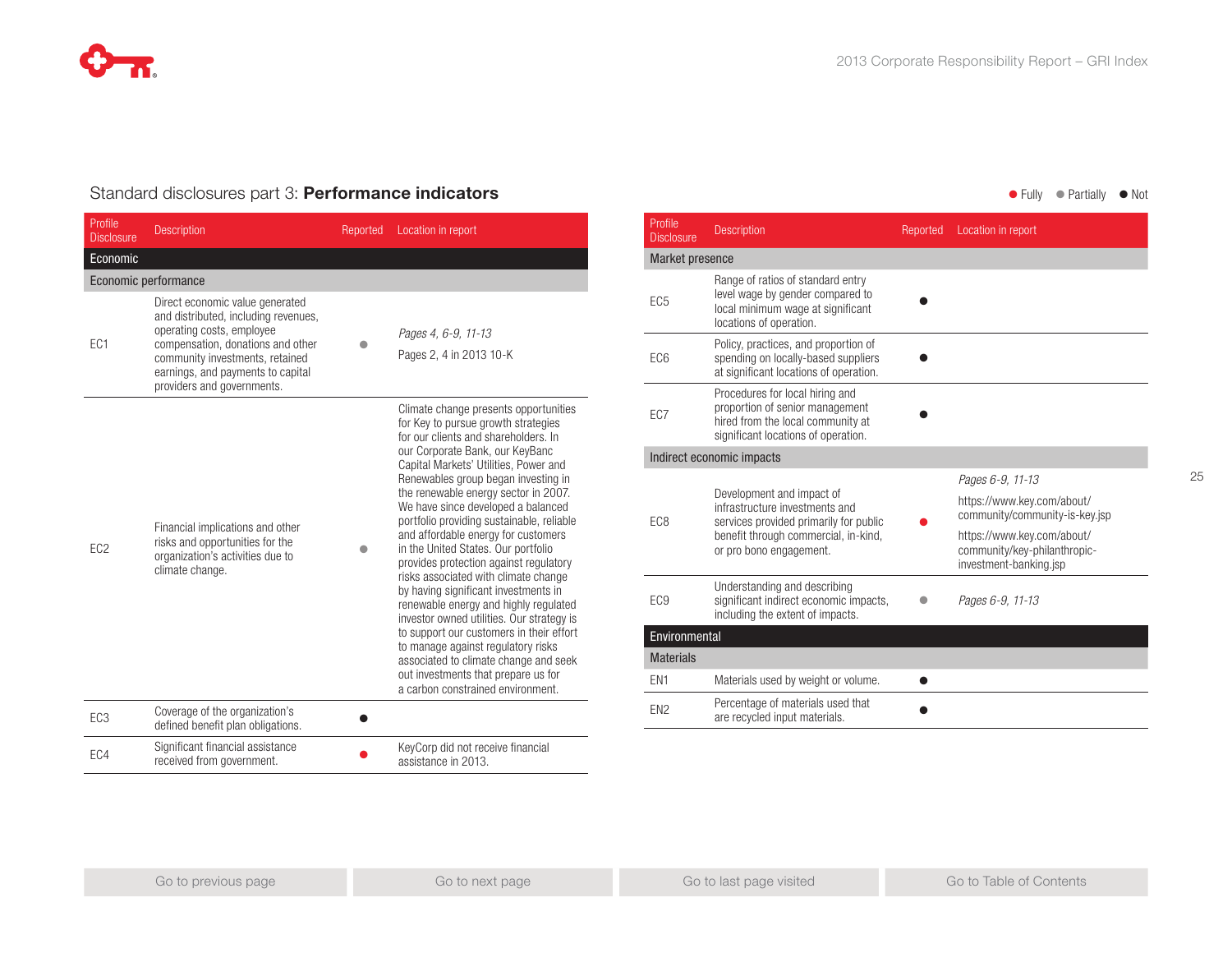### Standard disclosures part 3: **Performance indicators** and **Exercise 2018** and **Containery of Partially Containery of Partially Containery of Partially Containery of Noting 1999 and Containery of Noting 1999 and Containery**

| Profile<br><b>Disclosure</b> | <b>Description</b>                                                                                                                                                           | Reported | Location in report                                                                                                                                                                                                                                                                                                                                                                                                                                                               |
|------------------------------|------------------------------------------------------------------------------------------------------------------------------------------------------------------------------|----------|----------------------------------------------------------------------------------------------------------------------------------------------------------------------------------------------------------------------------------------------------------------------------------------------------------------------------------------------------------------------------------------------------------------------------------------------------------------------------------|
|                              | Environmental (continued)                                                                                                                                                    |          |                                                                                                                                                                                                                                                                                                                                                                                                                                                                                  |
| Energy                       |                                                                                                                                                                              |          |                                                                                                                                                                                                                                                                                                                                                                                                                                                                                  |
| EN3                          | Direct energy consumption<br>by primary energy source.                                                                                                                       |          | Page 14                                                                                                                                                                                                                                                                                                                                                                                                                                                                          |
| EN4                          | Indirect energy consumption<br>by primary source.                                                                                                                            |          | Page 14                                                                                                                                                                                                                                                                                                                                                                                                                                                                          |
| EN <sub>5</sub>              | Energy saved due to conservation<br>and efficiency improvements.                                                                                                             |          | Pages 14-16                                                                                                                                                                                                                                                                                                                                                                                                                                                                      |
|                              |                                                                                                                                                                              |          | Page 8                                                                                                                                                                                                                                                                                                                                                                                                                                                                           |
| EN <sub>6</sub>              | Initiatives to provide energy-efficient<br>or renewable energy based products<br>and services, and reductions in<br>energy requirements as a result<br>of these initiatives. |          | Key conducted energy efficiency<br>activities such as the replacement<br>of boilers, furnaces, energy efficient<br>upgrades to building controls, the<br>installation of high efficiency HVAC<br>and lighting systems. This included<br>the installation of 250 building<br>management systems and 99 lighting<br>retrofit projects in 2013. These projects<br>contributed to a 2.1 percent reduction<br>in Scope 2 emissions, which represent<br>the majority of our emissions. |
|                              |                                                                                                                                                                              |          | More info: https://www.key.com/about/<br>community/key-bank-environmental-<br>commitment.jsp                                                                                                                                                                                                                                                                                                                                                                                     |
|                              |                                                                                                                                                                              |          | Page 14                                                                                                                                                                                                                                                                                                                                                                                                                                                                          |
| EN7                          | Initiatives to reduce indirect energy<br>consumption and reductions achieved.                                                                                                |          | https://www.key.com/about/<br>community/key-bank-environmental-<br>commitment.jsp                                                                                                                                                                                                                                                                                                                                                                                                |

| Profile<br><b>Disclosure</b> | <b>Description</b>                                                                                                                                                                    | Reported | Location in report                                                                                                   |
|------------------------------|---------------------------------------------------------------------------------------------------------------------------------------------------------------------------------------|----------|----------------------------------------------------------------------------------------------------------------------|
| Water                        |                                                                                                                                                                                       |          |                                                                                                                      |
| EN <sub>8</sub>              | Total water withdrawal by source.                                                                                                                                                     | ▲        |                                                                                                                      |
| EN <sub>9</sub>              | Water sources significantly affected<br>by withdrawal of water.                                                                                                                       |          | None                                                                                                                 |
| <b>EN10</b>                  | Percentage and total volume of water<br>recycled and reused.                                                                                                                          |          | Key does not recycle or reuse water<br>at this time but we are evaluating<br>opportunities to do so in future years. |
| <b>Biodiversity</b>          |                                                                                                                                                                                       |          |                                                                                                                      |
| <b>FN11</b>                  | Location and size of land owned.<br>leased, managed in, or adjacent to,<br>protected areas and areas of<br>high biodiversity value outside<br>protected areas.                        |          |                                                                                                                      |
| <b>EN12</b>                  | Description of significant impacts<br>of activities, products, and services<br>on biodiversity in protected areas<br>and areas of high biodiversity value<br>outside protected areas. |          |                                                                                                                      |
| <b>EN13</b>                  | Habitats protected or restored.                                                                                                                                                       |          |                                                                                                                      |
| <b>EN14</b>                  | Strategies, current actions, and<br>future plans for managing impacts<br>on biodiversity.                                                                                             |          |                                                                                                                      |
| <b>EN15</b>                  | Number of IUCN Red List species<br>and national conservation list species<br>with habitats in areas affected by<br>operations, by level of extinction risk.                           |          |                                                                                                                      |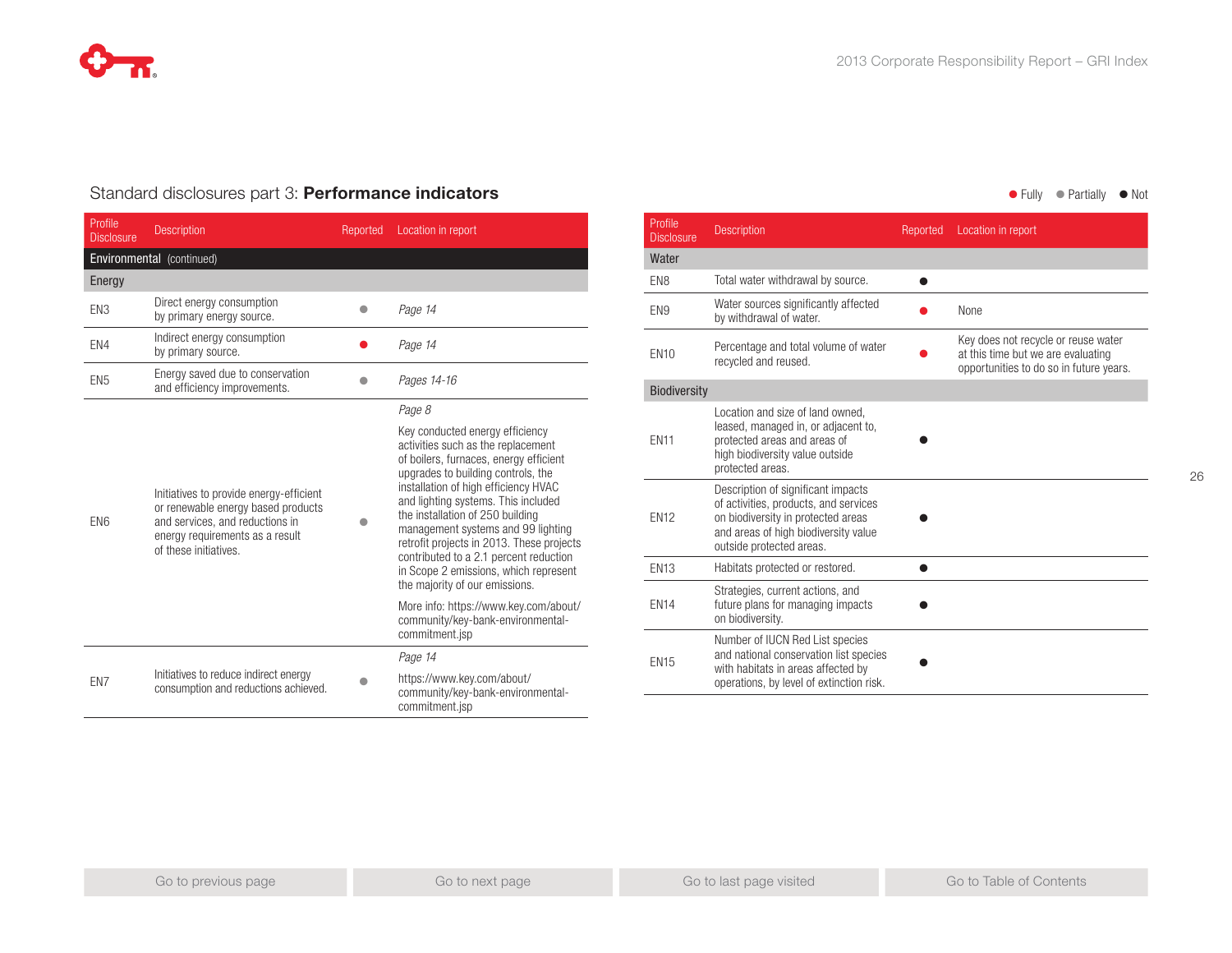### Standard disclosures part 3: **Performance indicators** and **Exercise 2018** and **Containery of Partially Containery of Partially Containery of Partially Containery of Noting 1999 and Containery of Noting 1999 and Containery**

| Profile<br><b>Disclosure</b> | <b>Description</b>                                                         | Reported | Location in report                                                                                                                                                                                                                                                                                                                                                                                                                                                                                                                              |
|------------------------------|----------------------------------------------------------------------------|----------|-------------------------------------------------------------------------------------------------------------------------------------------------------------------------------------------------------------------------------------------------------------------------------------------------------------------------------------------------------------------------------------------------------------------------------------------------------------------------------------------------------------------------------------------------|
|                              | Environmental (continued)                                                  |          |                                                                                                                                                                                                                                                                                                                                                                                                                                                                                                                                                 |
|                              | Emissions, effluents, and waste                                            |          |                                                                                                                                                                                                                                                                                                                                                                                                                                                                                                                                                 |
| <b>EN16</b>                  | Total direct and indirect greenhouse<br>gas emissions by weight.           |          | Page 14                                                                                                                                                                                                                                                                                                                                                                                                                                                                                                                                         |
| <b>EN17</b>                  | Other relevant indirect greenhouse<br>gas emissions by weight.             |          | Page 14                                                                                                                                                                                                                                                                                                                                                                                                                                                                                                                                         |
|                              |                                                                            |          | Page 14                                                                                                                                                                                                                                                                                                                                                                                                                                                                                                                                         |
| <b>EN18</b>                  |                                                                            |          | More info: https://www.key.com/about/<br>community/key-bank-environmental-<br>commitment.jsp                                                                                                                                                                                                                                                                                                                                                                                                                                                    |
|                              | Initiatives to reduce greenhouse gas<br>emissions and reductions achieved. |          | Key's total Scope 1 and Scope 2 carbon<br>footprint in 2013 was 84,708 metric<br>tonnes CO2e, a reduction of 16.6% from<br>our 2009 baseline and an increase of<br>0.5% over our 2012 emissions. We<br>expect to achieve our goal of reducing our<br>absolute carbon footprint by 20% by 2016.                                                                                                                                                                                                                                                  |
|                              |                                                                            |          | Key has nearly \$1.2B in alternative<br>energy investments committed as of<br>December 31, 2013 and has financed<br>over 5,000 MW in wind and solar. We<br>work with our wind and solar power<br>clients to help them secure financing<br>for these critically important projects.<br>Our partnership helps clients access<br>the debt and equity capital markets as<br>well as utilize economic incentives for<br>their projects, such as Treasury grants,<br>Department of Energy loan guarantee<br>programs, and other stimulus initiatives. |
|                              |                                                                            |          | Clients have the opportunity to join<br>Key's efforts to positively impact the<br>environment by purchasing fuel efficient,<br>flexible or alternative fuel vehicles<br>through our Go Green Auto Loan<br>program which will help them reduce<br>their personal carbon footprint.                                                                                                                                                                                                                                                               |

| Profile<br><b>Disclosure</b> | <b>Description</b>                                                                                                                                                                                                           | Reported | Location in report                                                                |
|------------------------------|------------------------------------------------------------------------------------------------------------------------------------------------------------------------------------------------------------------------------|----------|-----------------------------------------------------------------------------------|
| <b>FN19</b>                  | Emissions of ozone-depleting<br>substances by weight.                                                                                                                                                                        |          |                                                                                   |
| <b>EN20</b>                  | NOx, SOx, and other significant air<br>emissions by type and weight.                                                                                                                                                         |          |                                                                                   |
| <b>EN21</b>                  | Total water discharge by quality<br>and destination.                                                                                                                                                                         |          |                                                                                   |
| <b>EN22</b>                  | Total weight of waste by type<br>and disposal method.                                                                                                                                                                        | ●        | Page 15                                                                           |
| <b>EN23</b>                  | Total number and volume<br>of significant spills.                                                                                                                                                                            |          |                                                                                   |
| <b>EN24</b>                  | Weight of transported, imported,<br>exported, or treated waste deemed<br>hazardous under the terms of the<br>Basel Convention Annex I. II. III. and<br>VIII, and percentage of transported<br>waste shipped internationally. |          |                                                                                   |
| <b>EN25</b>                  | Identity, size, protected status, and<br>biodiversity value of water bodies and<br>related habitats significantly affected<br>by the reporting organization's<br>discharges of water and runoff.                             |          |                                                                                   |
| Products and services        |                                                                                                                                                                                                                              |          |                                                                                   |
|                              | Initiatives to mitigate environmental                                                                                                                                                                                        |          | Page 15                                                                           |
| <b>EN26</b>                  | impacts of products and services,<br>and extent of impact mitigation.                                                                                                                                                        |          | https://www.key.com/about/<br>community/key-bank-environmental-<br>commitment.jsp |
| <b>EN27</b>                  | Percentage of products sold and<br>their packaging materials that are<br>reclaimed by category.                                                                                                                              |          |                                                                                   |
| Compliance                   |                                                                                                                                                                                                                              |          |                                                                                   |
| <b>EN28</b>                  | Monetary value of significant fines<br>and total number of non-monetary<br>sanctions for non-compliance with<br>environmental laws and regulations.                                                                          |          |                                                                                   |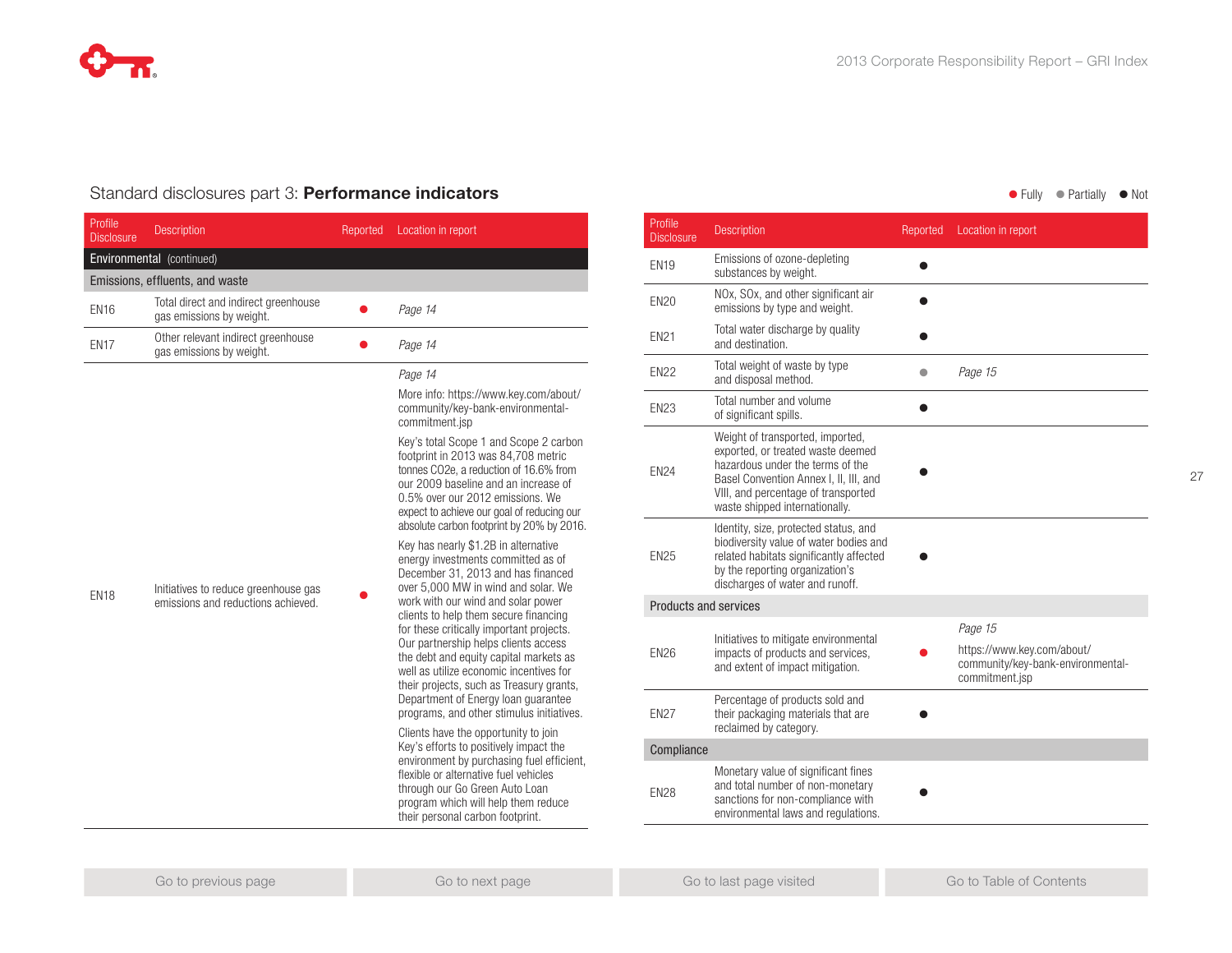

## Standard disclosures part 3: **Performance indicators** and **Equipment Containers** and **Containers** of Fully legality like Not

| Profile<br><b>Disclosure</b> | <b>Description</b>                                                                                                                                                                         | Reported | Location in report                                                                                                                   |
|------------------------------|--------------------------------------------------------------------------------------------------------------------------------------------------------------------------------------------|----------|--------------------------------------------------------------------------------------------------------------------------------------|
|                              | Environmental (continued)                                                                                                                                                                  |          |                                                                                                                                      |
| Transport                    |                                                                                                                                                                                            |          |                                                                                                                                      |
| <b>EN29</b>                  | Significant environmental impacts<br>of transporting products and other<br>goods and materials used for the<br>organization's operations, and<br>transporting members of<br>the workforce. |          |                                                                                                                                      |
| <b>Overall</b>               |                                                                                                                                                                                            |          |                                                                                                                                      |
| <b>EN30</b>                  | Total environmental protection<br>expenditures and investments<br>by type.                                                                                                                 |          | Our total expenditures on<br>environmental protection for 2013<br>was approximately \$6 milion on<br>energy efficiency improvements. |
|                              | Social: Labor Practices and Decent Work                                                                                                                                                    |          |                                                                                                                                      |
| Employment                   |                                                                                                                                                                                            |          |                                                                                                                                      |
| LA1                          | Total workforce by employment type,<br>employment contract, and region,<br>broken down by gender.                                                                                          |          |                                                                                                                                      |
| LA <sub>2</sub>              | Total number and rate of new<br>employee hires and employee<br>turnover by age group, gender,<br>and region.                                                                               |          |                                                                                                                                      |
| LA3                          | Benefits provided to full-time<br>employees that are not provided to<br>temporary or part-time employees,<br>by major operations.                                                          |          |                                                                                                                                      |
| LA15                         | Return to work and retention rates<br>after parental leave, by gender.                                                                                                                     |          |                                                                                                                                      |

| Profile<br><b>Disclosure</b> | <b>Description</b>                                                                                                                                                                               | Reported | Location in report                                                                                                                                                                                                                                                                           |  |
|------------------------------|--------------------------------------------------------------------------------------------------------------------------------------------------------------------------------------------------|----------|----------------------------------------------------------------------------------------------------------------------------------------------------------------------------------------------------------------------------------------------------------------------------------------------|--|
| Labor/management relations   |                                                                                                                                                                                                  |          |                                                                                                                                                                                                                                                                                              |  |
| LA4                          | Percentage of employees covered<br>by collective bargaining agreements.                                                                                                                          |          |                                                                                                                                                                                                                                                                                              |  |
| LA5                          | Minimum notice period(s) regarding<br>significant operational changes,<br>including whether it is specified in<br>collective agreements.                                                         |          |                                                                                                                                                                                                                                                                                              |  |
|                              | Occupational health and safety                                                                                                                                                                   |          |                                                                                                                                                                                                                                                                                              |  |
| LA6                          | Percentage of total workforce<br>represented in formal joint<br>management-worker health and<br>safety committees that help monitor<br>and advise on occupational health<br>and safety programs. |          | Key's Health and Safety Committee<br>operates at the corporate-level<br>and includes representatives from<br>throughout the company and within<br>all levels of the organization. All Key<br>employees (100% of Key's workforce)<br>are represented in Key's Health and<br>Safety Committee. |  |
| 1 A7                         | Rates of injury, occupational<br>diseases, lost days, and absenteeism,<br>and number of work-related fatalities<br>by region and by gender.                                                      |          |                                                                                                                                                                                                                                                                                              |  |
| 1 A <sub>8</sub>             | Education, training, counseling,<br>prevention, and risk-control programs<br>in place to assist workforce members,<br>their families, or community members<br>regarding serious diseases.        |          |                                                                                                                                                                                                                                                                                              |  |
| LA9                          | Health and safety topics covered in<br>formal agreements with trade unions.                                                                                                                      |          | Key does not have collective<br>bargaining agreements.                                                                                                                                                                                                                                       |  |
|                              |                                                                                                                                                                                                  |          |                                                                                                                                                                                                                                                                                              |  |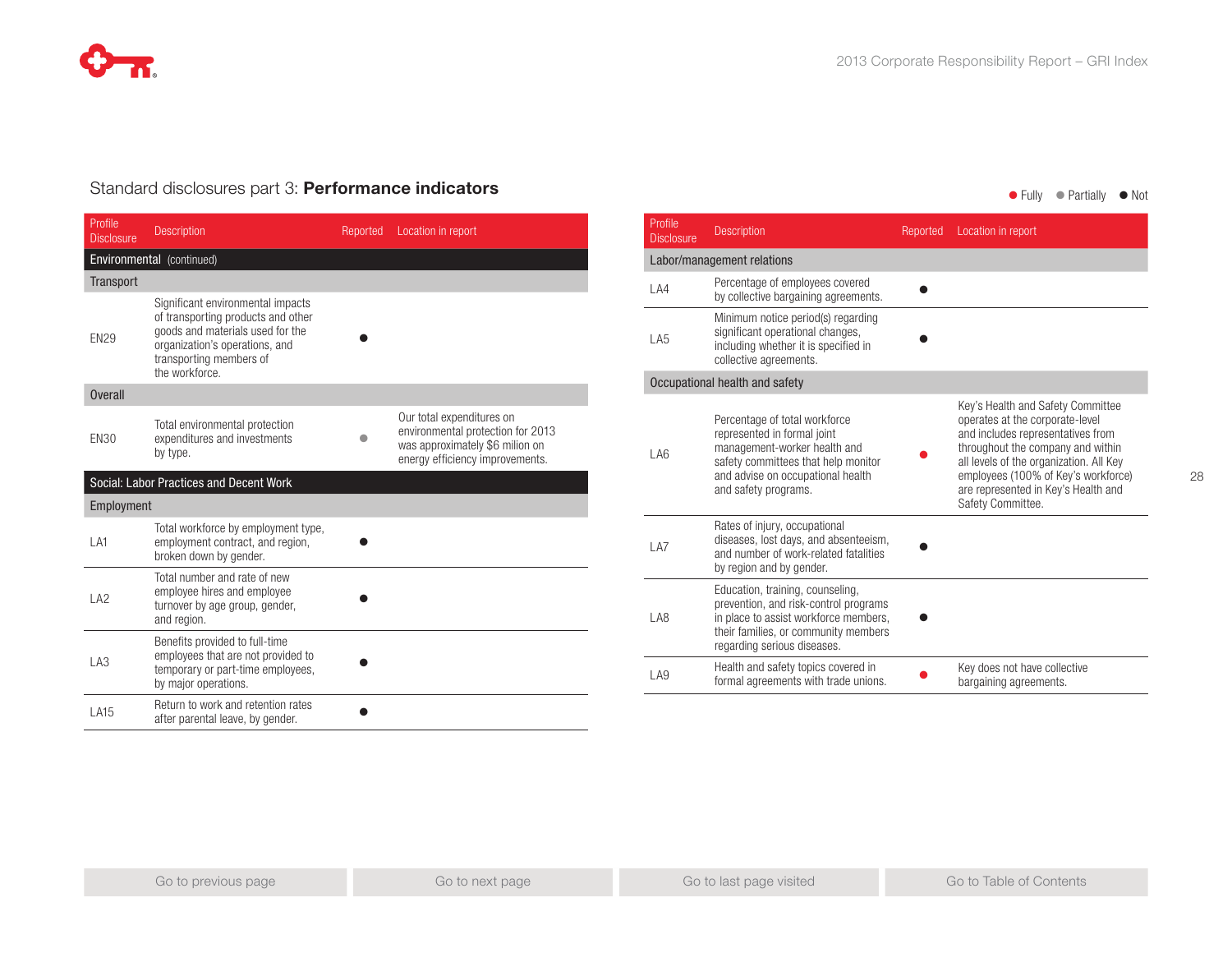

## Standard disclosures part 3: **Performance indicators and the state of the state of the Standard disclosures part 3: Performance indicators and the Standard Contract of Partially I** Not

| Profile<br><b>Disclosure</b>         | <b>Description</b>                                                                                                                                                                                    | Reported | Location in report |  |  |
|--------------------------------------|-------------------------------------------------------------------------------------------------------------------------------------------------------------------------------------------------------|----------|--------------------|--|--|
|                                      | Social: Labor Practices and Decent Work (continued)                                                                                                                                                   |          |                    |  |  |
| Training and education               |                                                                                                                                                                                                       |          |                    |  |  |
| <b>LA10</b>                          | Average hours of training per year<br>per employee by gender, and by<br>employee category.                                                                                                            |          |                    |  |  |
| LA11                                 | Programs for skills management<br>and lifelong learning that support<br>the continued employability of<br>employees and assist them in<br>managing career endings.                                    |          |                    |  |  |
| LA12                                 | Percentage of employees receiving<br>regular performance and career<br>development reviews, by gender.                                                                                                |          |                    |  |  |
|                                      | Diversity and equal opportunity                                                                                                                                                                       |          |                    |  |  |
| LA13                                 | Composition of governance bodies<br>and breakdown of employees per<br>employee category according to<br>gender, age group, minority group<br>membership, and other indicators<br>of diversity.        |          |                    |  |  |
|                                      | Equal remuneration for women and men                                                                                                                                                                  |          |                    |  |  |
| LA14                                 | Ratio of basic salary and<br>remuneration of women to men by<br>employee category, by significant<br>locations of operation.                                                                          |          |                    |  |  |
| Social: Human Rights                 |                                                                                                                                                                                                       |          |                    |  |  |
| Investment and procurement practices |                                                                                                                                                                                                       |          |                    |  |  |
| HR1                                  | Percentage and total number of<br>significant investment agreements<br>and contracts that include clauses<br>incorporating human rights concerns,<br>or that have undergone human rights<br>screening |          |                    |  |  |

| Profile<br><b>Disclosure</b>              | <b>Description</b>                                                                                                                                                                                                                | Reported | Location in report |  |
|-------------------------------------------|-----------------------------------------------------------------------------------------------------------------------------------------------------------------------------------------------------------------------------------|----------|--------------------|--|
| HR <sub>2</sub>                           | Percentage of significant suppliers,<br>contractors, and other business<br>partners that have undergone human<br>rights screening, and actions taken.                                                                             |          |                    |  |
| HR <sub>3</sub>                           | Total hours of employee training on<br>policies and procedures concerning<br>aspects of human rights that are<br>relevant to operations, including the<br>percentage of employees trained.                                        |          |                    |  |
| Non-discrimination                        |                                                                                                                                                                                                                                   |          |                    |  |
| HR4                                       | Total number of incidents of<br>discrimination and corrective<br>actions taken.                                                                                                                                                   |          |                    |  |
|                                           | Freedom of association and collective bargaining                                                                                                                                                                                  |          |                    |  |
| HR <sub>5</sub>                           | Operations and significant suppliers<br>identified in which the right to<br>exercise freedom of association and<br>collective bargaining may be violated<br>or at significant risk, and actions<br>taken to support these rights. |          |                    |  |
| Child labor                               |                                                                                                                                                                                                                                   |          |                    |  |
| HR <sub>6</sub>                           | Operations and significant suppliers<br>identified as having significant risk for<br>incidents of child labor, and measures<br>taken to contribute to the effective<br>abolition of child labor.                                  |          |                    |  |
| Prevention of forced and compulsory labor |                                                                                                                                                                                                                                   |          |                    |  |
| HR7                                       | Operations and significant suppliers<br>identified as having significant risk<br>for incidents of forced or compulsory<br>labor, and measures to contribute to<br>the elimination of all forms of forced<br>or compulsory labor.  |          |                    |  |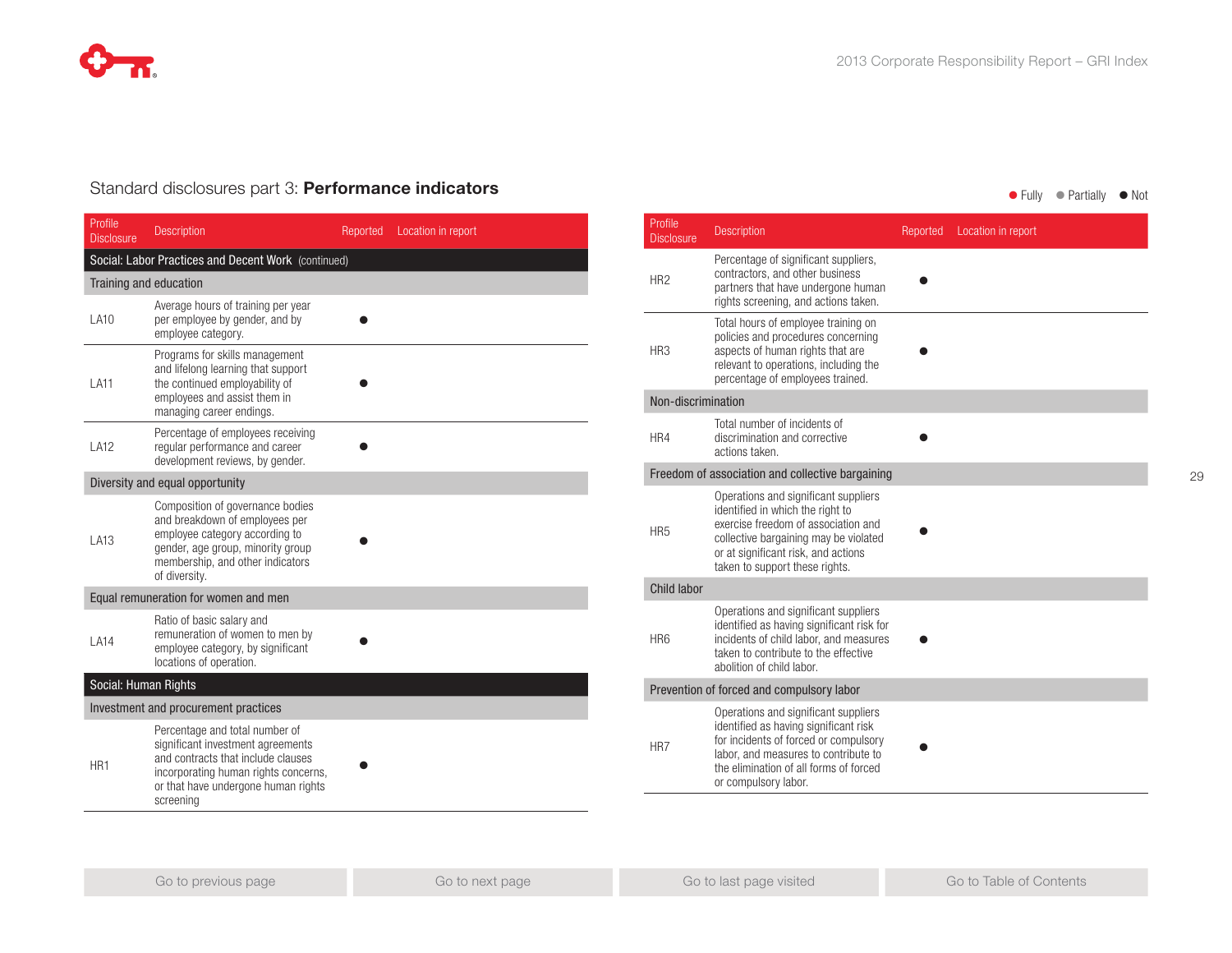

## Standard disclosures part 3: **Performance indicators and the state of the state of the Standard disclosures part 3: Performance indicators and the Standard Contract of Partially I** Not

| Profile<br><b>Disclosure</b> | <b>Description</b>                                                                                                                                                                      | Reported | Location in report                                                                                    |
|------------------------------|-----------------------------------------------------------------------------------------------------------------------------------------------------------------------------------------|----------|-------------------------------------------------------------------------------------------------------|
|                              | Social: Human Rights (continued)                                                                                                                                                        |          |                                                                                                       |
| <b>Security practices</b>    |                                                                                                                                                                                         |          |                                                                                                       |
| HR8                          | Percentage of security personnel<br>trained in the organization's policies<br>or procedures concerning aspects<br>of human rights that are relevant<br>to operations.                   |          |                                                                                                       |
| Indigenous rights            |                                                                                                                                                                                         |          |                                                                                                       |
| HR9                          | Total number of incidents of violations<br>involving rights of indigenous people<br>and actions taken.                                                                                  |          |                                                                                                       |
| Assessment                   |                                                                                                                                                                                         |          |                                                                                                       |
| <b>HR10</b>                  | Percentage and total number of<br>operations that have been subject to<br>human rights reviews and/or impact<br>assessments.                                                            |          |                                                                                                       |
| Remediation                  |                                                                                                                                                                                         |          |                                                                                                       |
| <b>HR11</b>                  | Number of grievances related to<br>human rights filed, addressed, and<br>resolved through formal grievance<br>mechanisms.                                                               |          |                                                                                                       |
| Social: Society              |                                                                                                                                                                                         |          |                                                                                                       |
| Local communities            |                                                                                                                                                                                         |          |                                                                                                       |
| S01<br>(FSSS)                | Nature, scope, and effectiveness<br>of any programs and practices that<br>assess and manage the impacts of<br>operations on communities, including<br>entering, operating, and exiting. |          | Pages 6-9<br>https://www.key.com/about/<br>community/community-development-<br>lending-investment.jsp |
| <b>FS13</b>                  | Access points in low-populated or<br>economically disadvantaged areas<br>by type.                                                                                                       |          |                                                                                                       |
| <b>FS14</b>                  | Initiatives to improve access to<br>financial services for disadvantaged<br>people.                                                                                                     |          | Pages 6-9<br>https://www.key.com/about/community/<br>community-development-banking.jsp                |
|                              |                                                                                                                                                                                         |          |                                                                                                       |

| Profile<br><b>Disclosure</b> | <b>Description</b>                                                                                                                                | Reported | Location in report                                                                                                                               |
|------------------------------|---------------------------------------------------------------------------------------------------------------------------------------------------|----------|--------------------------------------------------------------------------------------------------------------------------------------------------|
| S <sub>09</sub>              | Operations with significant potential<br>or actual negative impacts on local<br>communities.                                                      |          |                                                                                                                                                  |
| S010                         | Prevention and mitigation measures<br>implemented in operations with<br>significant potential or actual negative<br>impacts on local communities. |          |                                                                                                                                                  |
| Corruption                   |                                                                                                                                                   |          |                                                                                                                                                  |
| S <sub>02</sub>              | Percentage and total number of<br>business units analyzed for risks<br>related to corruption.                                                     |          |                                                                                                                                                  |
| SO3                          | Percentage of employees trained<br>in organization's anti-corruption<br>policies and procedures.                                                  |          | Each year, 100% of employees are<br>required to complete a Conduct and<br>Ethics training course, pass an exam,<br>and certify their compliance. |
| S <sub>04</sub>              | Actions taken in response<br>to incidents of corruption.                                                                                          |          | Key's Code of Ethics states that there<br>is a zero-tolerance policy in response<br>to incidents of corruption.                                  |
| Public policy                |                                                                                                                                                   |          |                                                                                                                                                  |
|                              | Public policy positions and<br>participation in public policy<br>development and lobbying.                                                        |          | Page 20 in 2014 Proxy Statement;<br>"Statement of Political Activity"                                                                            |
| S <sub>05</sub>              |                                                                                                                                                   |          | https://www.snl.com/irweblinkx/gov-<br>docs.aspx?iid=100334                                                                                      |
|                              |                                                                                                                                                   |          | https://www.snl.com/<br>Cache/1001182796.PDF?Y=&O=PD-<br>F&D=&FID=1001182796&T=&I-<br>$ID = 100334$                                              |
| S <sub>06</sub>              | Total value of financial and in-kind<br>contributions to political parties,<br>politicians, and related institutions<br>by country.               |          | Page 20 in 2014 Proxy Statement;<br>"Statement of Political Activity"                                                                            |
|                              |                                                                                                                                                   |          | https://www.snl.com/irweblinkx/gov-<br>docs.aspx?iid=100334                                                                                      |
|                              |                                                                                                                                                   |          | https://www.snl.com/<br>Cache/1001182796.PDF?Y=&O=PD-<br>F&D=&FID=1001182796&T=&I-<br>$ID = 100334$                                              |
|                              |                                                                                                                                                   |          |                                                                                                                                                  |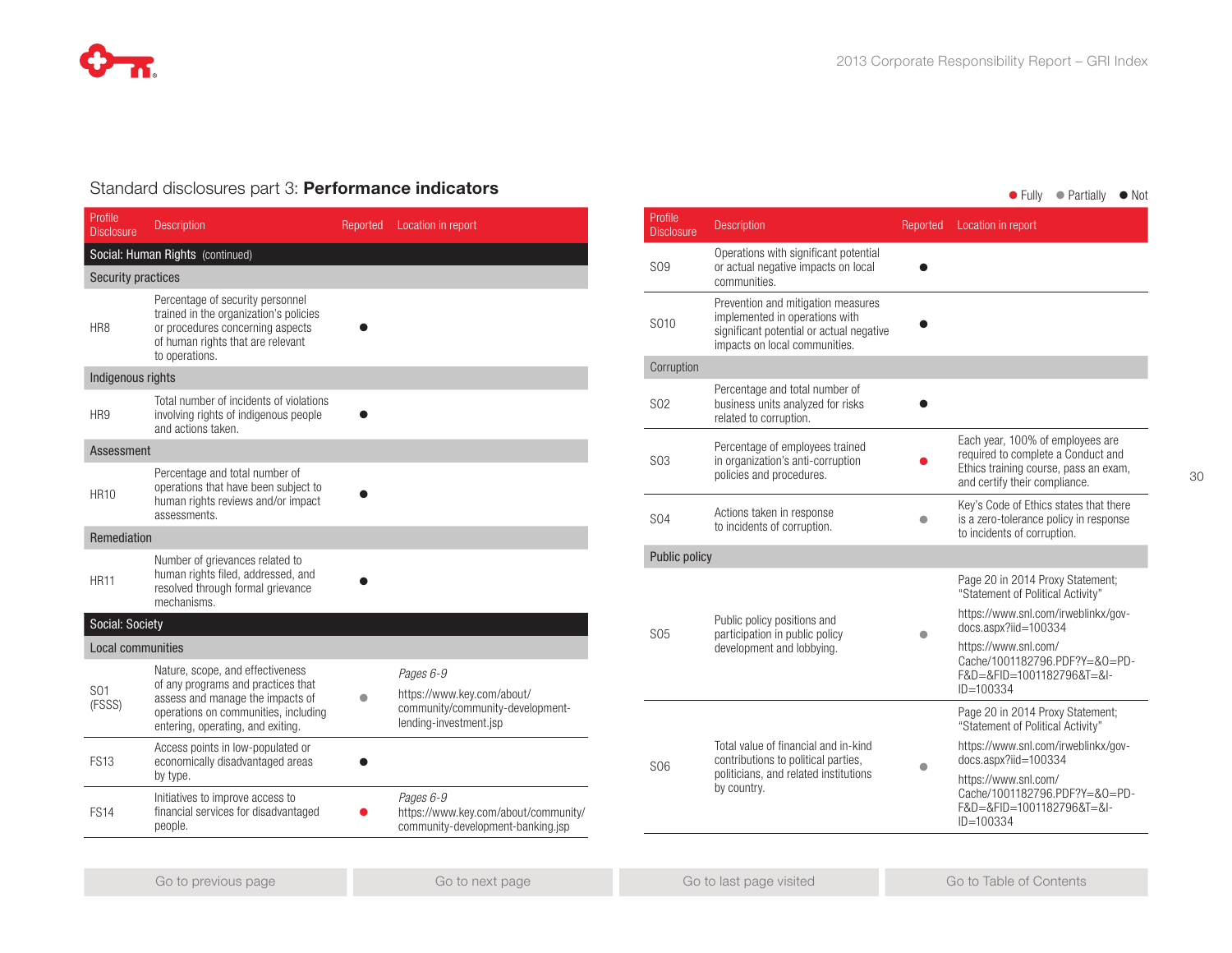## Standard disclosures part 3: **Performance indicators and the example of the Case of Tully Constants of Partially of Notice Article**

| Profile<br><b>Disclosure</b>  | <b>Description</b>                                                                                                                                                                                                       | Reported | Location in report |  |
|-------------------------------|--------------------------------------------------------------------------------------------------------------------------------------------------------------------------------------------------------------------------|----------|--------------------|--|
|                               | Social: Society (continued)                                                                                                                                                                                              |          |                    |  |
|                               | Anti-competitive behavior                                                                                                                                                                                                |          |                    |  |
| <b>S07</b>                    | Total number of legal actions for<br>anti-competitive behavior, anti-trust,<br>and monopoly practices and their<br>outcomes.                                                                                             |          |                    |  |
| Compliance                    |                                                                                                                                                                                                                          |          |                    |  |
| S <sub>08</sub>               | Monetary value of significant fines<br>and total number of non-monetary<br>sanctions for non-compliance with<br>laws and regulations.                                                                                    |          |                    |  |
|                               | <b>Social: Product Responsibility</b>                                                                                                                                                                                    |          |                    |  |
|                               | <b>Customer health and safety</b>                                                                                                                                                                                        |          |                    |  |
| PR <sub>1</sub>               | Life cycle stages in which health<br>and safety impacts of products<br>and services are assessed for<br>improvement, and percentage<br>of significant products and<br>services categories subject to<br>such procedures. |          |                    |  |
| PR <sub>2</sub>               | Total number of incidents of non-<br>compliance with regulations and<br>voluntary codes concerning health<br>and safety impacts of products and<br>services during their life cycle, by<br>type of outcomes.             |          |                    |  |
| Product and service labelling |                                                                                                                                                                                                                          |          |                    |  |
| PR <sub>3</sub>               | Type of product and service<br>information required by procedures,<br>and percentage of significant<br>products and services subject to such<br>information requirements.                                                |          |                    |  |

| Profile<br><b>Disclosure</b> | <b>Description</b>                                                                                                                                                                                          | Reported | Location in report |
|------------------------------|-------------------------------------------------------------------------------------------------------------------------------------------------------------------------------------------------------------|----------|--------------------|
| PR4                          | Total number of incidents of non-<br>compliance with regulations and<br>voluntary codes concerning product<br>and service information and labeling,<br>by type of outcomes.                                 |          |                    |
| PR <sub>5</sub>              | Practices related to customer<br>satisfaction, including results<br>of surveys measuring customer<br>satisfaction.                                                                                          |          |                    |
| <b>FS15</b>                  | Policies for the fair design and sale<br>of financial products and services.                                                                                                                                |          | Pages 6-8          |
| <b>FS16</b>                  | Initiatives to enhance financial literacy<br>by type of beneficiary.                                                                                                                                        |          | Page 7             |
|                              | <b>Marketing communications</b>                                                                                                                                                                             |          |                    |
| PR <sub>6</sub>              | Programs for adherence to laws,<br>standards, and voluntary codes<br>related to marketing communications,<br>including advertising, promotion, and<br>sponsorship.                                          |          |                    |
| PR7                          | Total number of incidents of<br>non-compliance with regulations<br>and voluntary codes concerning<br>marketing communications,<br>including advertising, promotion, and<br>sponsorship by type of outcomes. |          |                    |
| <b>Customer privacy</b>      |                                                                                                                                                                                                             |          |                    |
| PR <sub>8</sub>              | Total number of substantiated<br>complaints regarding breaches of<br>customer privacy and losses of<br>customer data.                                                                                       |          |                    |
| Compliance                   |                                                                                                                                                                                                             |          |                    |
| PR <sub>9</sub>              | Monetary value of significant fines<br>for non-compliance with laws and<br>regulations concerning the provision<br>and use of products and services.                                                        |          |                    |
|                              |                                                                                                                                                                                                             |          |                    |